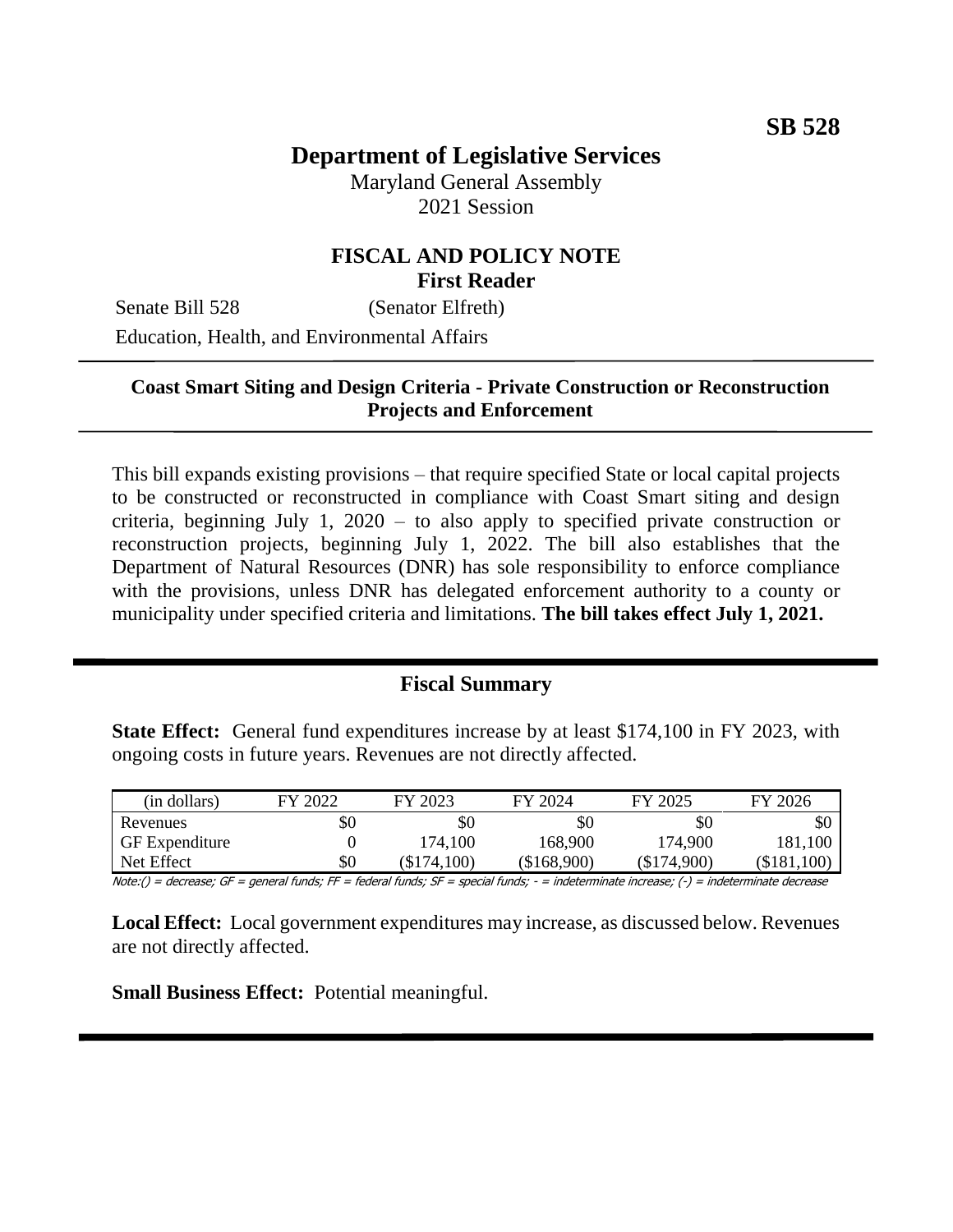# **Analysis**

#### **Bill Summary:**

## *Application of Criteria to Private Construction or Reconstruction*

Beginning July 1, 2022, if a private project includes the construction of a structure or highway facility, or the reconstruction of a structure with substantial damage, the structure or highway facility must be constructed/reconstructed in compliance with Coast Smart siting and design criteria established by the Coast Smart Council.

That requirement applies to private construction or reconstruction projects that disturb one acre or more of land and:

- are located in an area designated as a Special Flood Hazard Area by the Federal Emergency Management Agency;
- are located in or within three feet of the 100-year floodplain as mapped and updated; or
- are located in an area that, as of 2019, is subject to nuisance flooding.

The requirement does not apply to a private construction or reconstruction project that costs less than \$100,000. "Nuisance flooding" means high-tide flooding that causes public inconvenience.

The Coast Smart Council, in consultation with DNR and the Maryland Department of Transportation (MDOT), must establish Coast Smart siting and design criteria to address sea level rise inundation and coastal food impacts on private construction or reconstruction projects. In addition to the requirements that currently only apply to the criteria adopted by the council for State and local capital projects, the criteria must include provisions establishing a process to allow a private developer to obtain a waiver from complying with the requirement that specified private projects be constructed or reconstructed in compliance with the siting and design criteria.

The bill applies only to private construction or reconstruction projects for which a general or individual permit for stormwater associated with construction activity was issued after July 1, 2022, by the Maryland Department of the Environment.

### *Enforcement of Compliance with Criteria*

The bill establishes that DNR has sole responsibility to enforce the requirements that projects be constructed/reconstructed in compliance with Coast Smart siting and design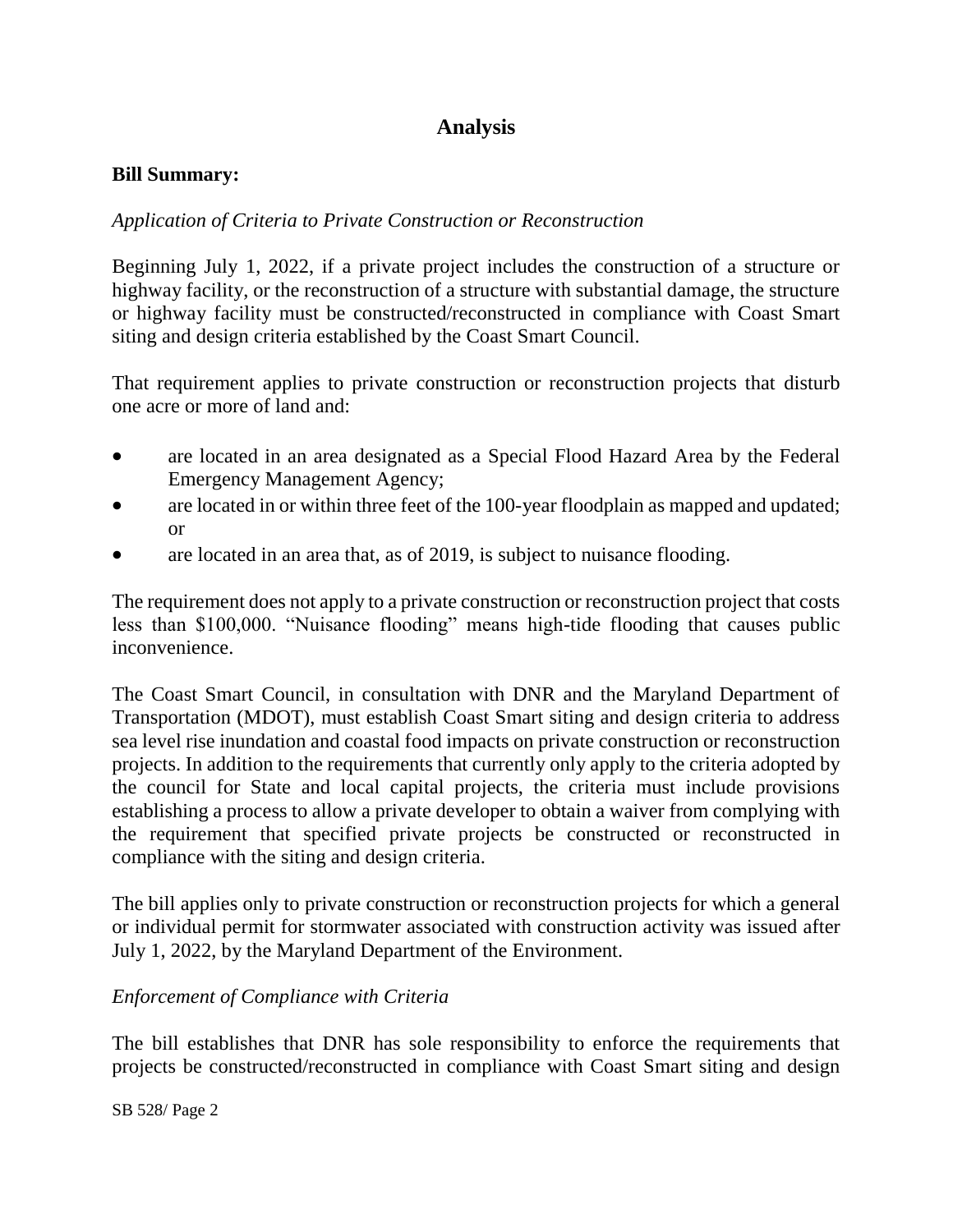criteria, both with respect to State and local capital projects and private construction or reconstruction projects, unless enforcement authority has been delegated to a county or municipality. The Secretary of Natural Resources must delegate enforcement authority to any county or municipality that the Secretary determines is capable of enforcing compliance and has enforcement capability that is comparable to DNR's capability in terms of laws, procedures, manpower, equipment, and overall effectiveness. The bill establishes additional authority, procedures, and limitations relating to DNR's delegation of enforcement authority and the ability of a county or municipality to request delegation of enforcement authority, including (1) limitation of the duration of a delegation to two years, unless renewed by DNR and (2) the ability of the Secretary to delegate a specific portion of the enforcement authority to a county or municipality.

**Current Law:** Pursuant to changes made under Chapters 628 and 629 of 2018 and Chapter 442 of 2019, beginning July 1, 2020, if a State or local capital project includes the construction of a structure or highway facility, or the reconstruction of a structure with substantial damage, the structure or highway facility must be constructed/reconstructed in compliance with specified Coast Smart siting and design criteria. That requirement applies to State and local capital projects for which at least 50% of the project costs are funded with State funds and does not apply to a capital project that costs less than \$500,000.

The Coast Smart Council, in consultation with DNR and MDOT, must establish Coast Smart siting and design criteria to address sea level rise inundation and coastal flood impacts on State and local capital projects. The criteria must include:

- guidelines and any other directives applicable to the preliminary planning and construction of a proposed capital project;
- a requirement that a structure be designed and constructed or reconstructed in a manner to withstand the storm surge from a storm that registers as a category 2 on the Saffir-Simpson hurricane wind scale, including a requirement for structures to be constructed or reconstructed at a minimum elevation above the projected storm surge; and
- provisions establishing a process to allow a unit of State or local government to obtain a waiver from complying with the requirement that specified State or local capital projects be constructed or reconstructed in compliance with the siting and design criteria.

SB 528/ Page 3 **State Fiscal Effect:** General fund expenditures increase by at least \$174,083 in fiscal 2023 that accounts for the date when private construction/reconstruction projects are first required to comply with the Coast Smart siting and design criteria (July 1, 2022). This estimate reflects the cost of hiring two natural resources planners within DNR to (1) enforce compliance with the requirement that specified private projects comply with the Coast Smart siting and design criteria; (2) provide any technical assistance needed to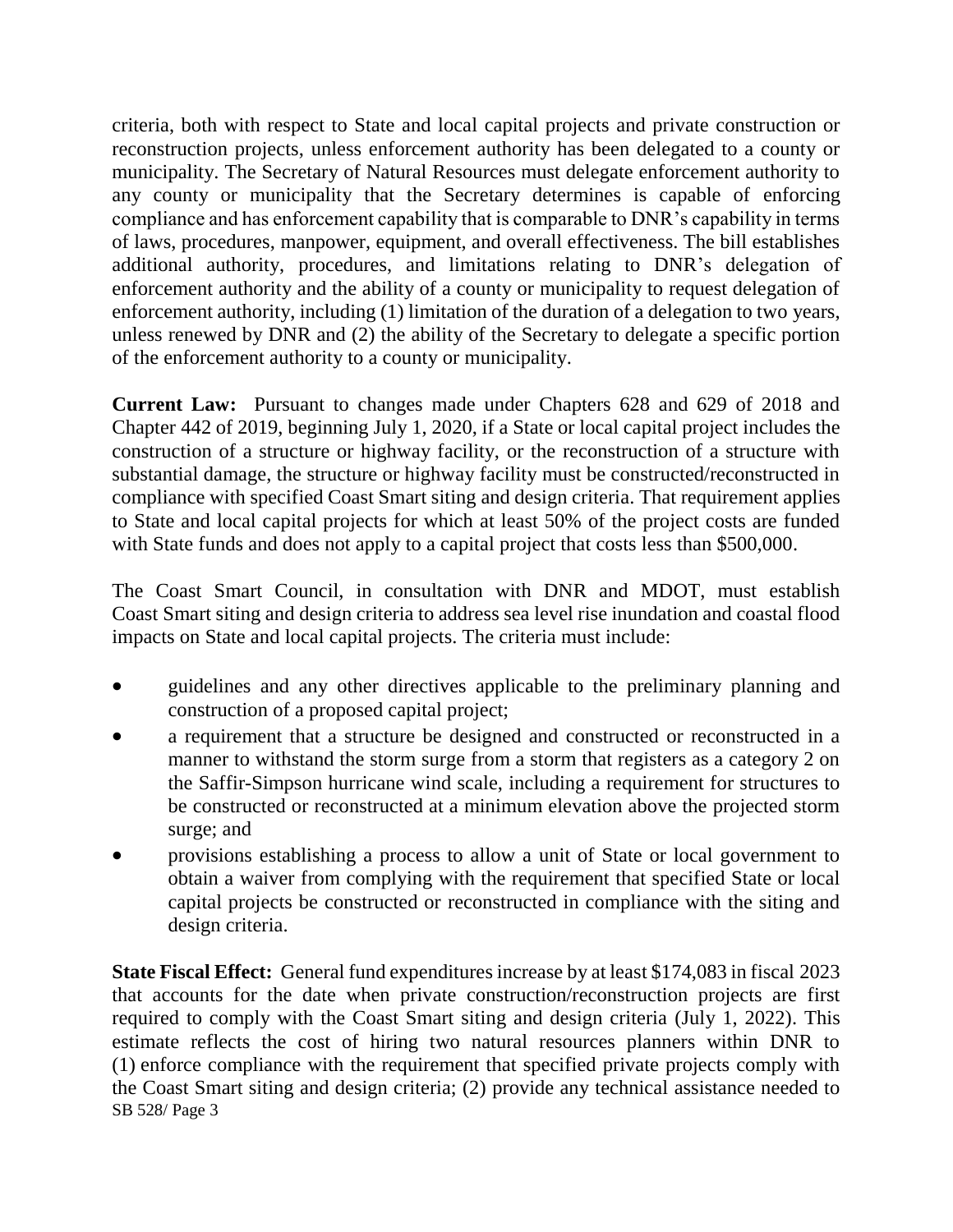counties or municipalities to whom enforcement authority is delegated; and (3) to manage any requests for guidance from the Coast Smart Council from private developers regarding compliance with the Coast Smart siting and design criteria. Existing DNR staff cannot handle this additional work. The estimate includes salaries, fringe benefits, one-time start-up costs, and ongoing operating expenses. This estimate assumes the following:

- counties and municipalities have discretion under the bill regarding whether or not they seek delegation of enforcement authority, and there may be limited delegation of enforcement authority;
- while the level of enforcement work is uncertain, two natural resources planners is the minimum amount of additional staff needed if there is limited delegation of enforcement authority to counties and municipalities (with enough delegation of enforcement authority, the need for additional DNR staff may decrease to one natural resources planner);
- the additional enforcement work will be limited to private projects, since DNR indicates that there are existing review procedures applicable to State and local capital projects to sufficiently ensure compliance with the Coast Smart siting and design criteria; and
- the bill's requirement that the Coast Smart Council establish Coast Smart siting and design criteria applicable to private construction/reconstruction projects can be handled with existing resources.

| Positions                               |           |
|-----------------------------------------|-----------|
| Salaries and Fringe Benefits            | \$162,593 |
| <b>Operating Expenses</b>               | 11,490    |
| <b>Total FY 2023 State Expenditures</b> | \$174,083 |

Future year expenditures reflect salaries with annual increases and employee turnover and ongoing operating expenses.

To the extent a portion of the work that the natural resources planners will handle arises in the months leading up to July 1, 2022, and that work cannot be temporarily handled by existing staff, increased expenditures may begin earlier.

**Local Fiscal Effect:** To the extent enforcement authority is delegated by DNR to counties and municipalities, county and municipality expenditures increase in certain jurisdictions. Of a small number of jurisdictions contacted, some have indicated a need for additional resources if delegated enforcement authority. The City of Havre de Grace, for example, expects to incur costs of approximately \$85,000 annually for a salary, fringe benefits, and associated operating costs of an additional code enforcement inspector, based in part on the size of floodplain areas within the city. Baltimore and Somerset counties have also